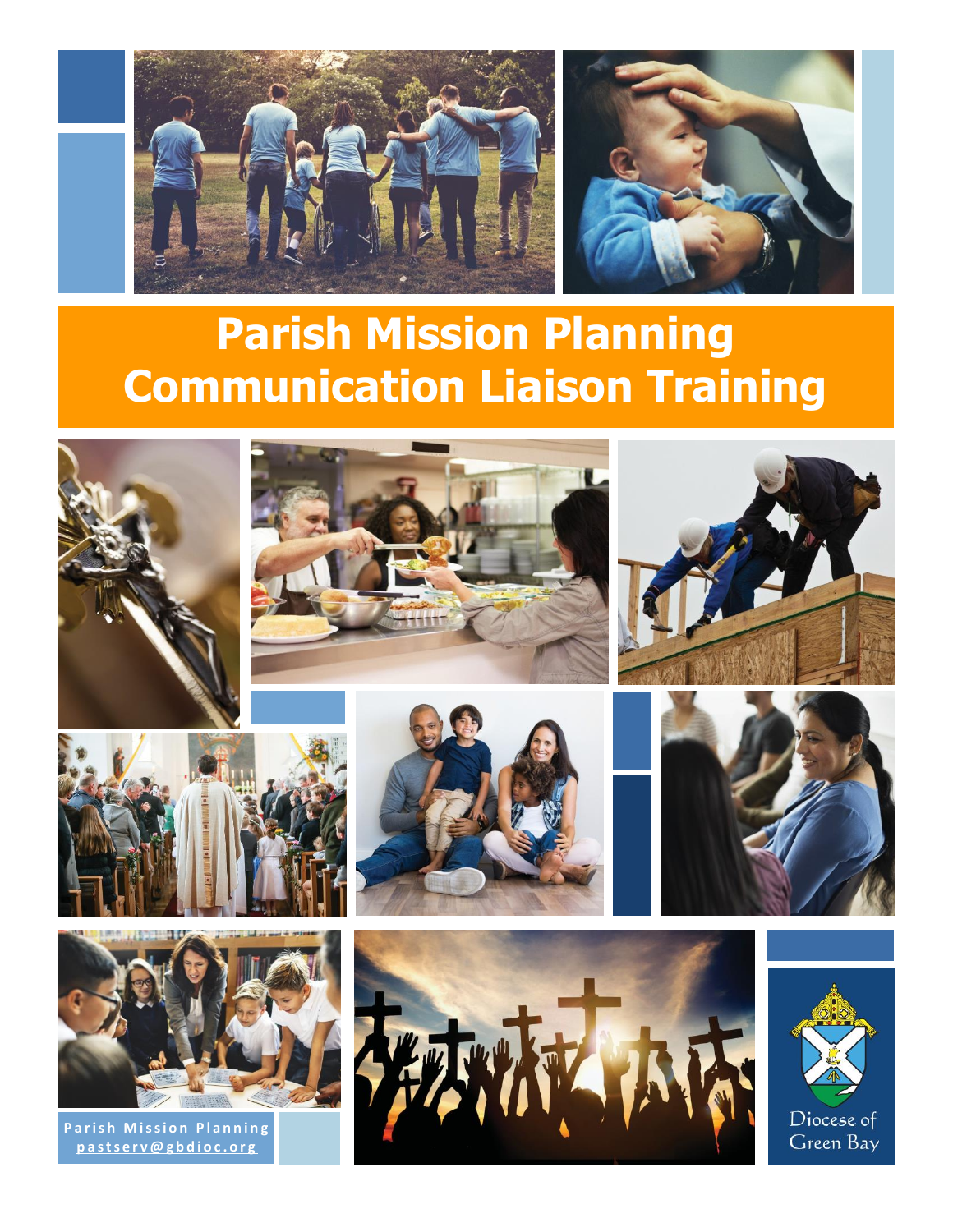# **INFORMING THE PARISHIONERS ABOUT PARISH MISSION PLANNING**

#### **What the Communication Liaison Does:**

The Communication Liaison in a clear, timely, precise, and concise manner will:

- Ensure communication between the Curia Parish Mission Planning Team and the Parish Mission Planning Team.
- Disseminate information on the Parish Mission Planning process including the steps, goals and implementation to the Pastoral Council, Parish Committees, and Parishioners.
- Support communication among the Parish Mission Planning team members.
- Help convey core realities of PMP to all involved in a positive, proactive way.
- Help facilitate active listening to the parish community through invitation to direct communication with the Parish Mission Planning team, surveys, focus groups, etc.
- Call on the parish community to pray through the various stages of the Parish Planning Process to elevate its success.

## **Who the Communication Liaison is responsible to:**

- Pastor/Pastoral Leader
- Parish Mission Planning Team Facilitator

## **Who the Communication Liaison should communicate with:**

- Pastor/Pastoral Leader
- Parish Mission Planning Team
- Curia Parish Mission Planning Team (Curia Support Team)
- Pastoral and Finance Councils
- Parish and School Committees
- Parishioners

## **What types of Communications should be used:**

- Pulpit announcement
- Email
- Church bulletin announcement or insert
- Social media
- Bulletin Board/Poster Board in the gathering space

#### **Frequency of the Communication:**

Every two weeks while the planning is in process.

## **STEPS TO INFORMING THE PARISHIONERS**

#### **Step 2 of the 9 Step Planning Process - Communication Liaison Directions:**

After the first Parish Mission Planning (PMP) team meeting, use the article "Parish Mission Planning Pulpit and Bulletin Announcement" on page 3 of the Parish Mission Planning Communication Liaison Training document as a model to prepare an electronic and printable communication that will go to the Pastor (pulpit announcement), parish pastoral and finance councils (paper copy or email) and as a bulletin announcement informing parishioners about Parish Mission Planning. You should also include the names of the Parish Mission Planning team members. Make sure that the Pastor reviews and approves it before the communication goes out.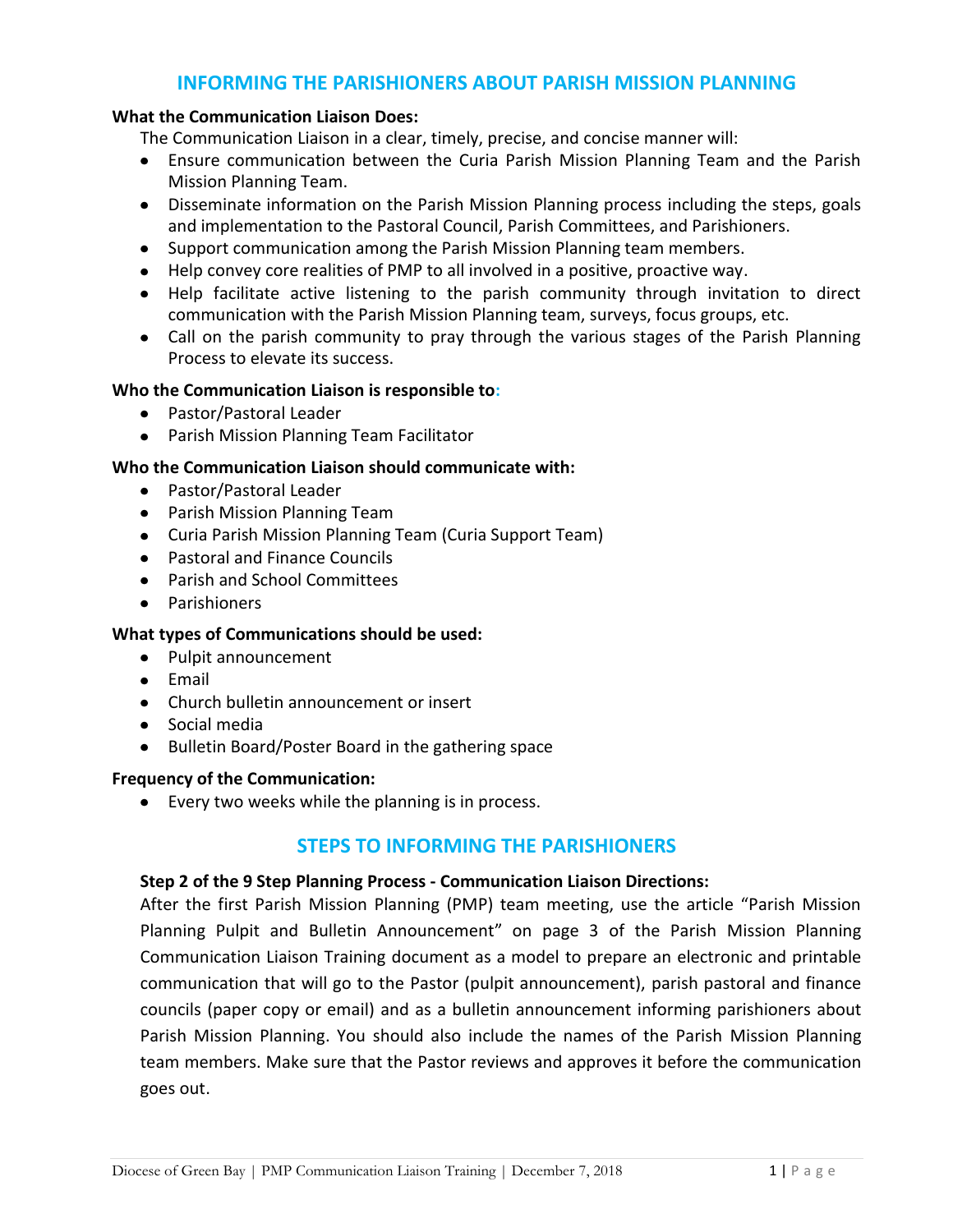## **Step 4 of the 9 Step Planning Process - Communication Liaison Directions:**

Develop a brief communication explaining what the Parish Mission Planning (PMP) team accomplished at the second PMP meeting. Prepare an electronic and printable communication that will go to the Pastor (pulpit announcement), parish pastoral and finance councils (paper copy or email) and as a bulletin announcement informing parishioners where the PMP team is the planning process. Make sure that the Pastor reviews and approves it before the communication goes out.

## **Step 7 of the 9 Step Planning Process - Communication Liaison Directions:**

Develop a brief communication explaining what the Parish Mission Planning (PMP) team accomplished at the third PMP meeting as they worked through Steps 5, 6, and 7. You should include the three to five priorities/goals/projects the PMP team decided on at this meeting. Prepare an electronic and printable communication that will go to the Pastor (pulpit announcement), parish pastoral and finance councils (paper copy or email) and as a bulletin announcement informing parishioners where the PMP team is the planning process. Make sure that the Pastor reviews and approves it before the communication goes out.

## **Step 8 of the 9 Step Planning Process - Communication Liaison Directions:**

After the fourth or fifth PMP team meeting, depending on whether or not the team completed Step 8, give a brief overview of the work accomplished in Step 8. Prepare an electronic and printable communication that will go to the Pastor (pulpit announcement), parish pastoral and finance councils (paper copy or email) and as a bulletin announcement informing parishioners where the PMP team is the planning process. Make sure that the Pastor reviews and approves it before the communication goes out.

# **EXAMPLES OF PULPIT, BULLETIN, AND SOCIAL MEDIA ANNOUNCEMENTS**

## **Bulletin Insert Header Options**



Disciples on the Way **PARISH MISSION PLANNING** 

# Disciples on the Way **PARISH MISSION PLANNING**



# Disciples on the Way **PARISH MISSION PLANNING**

## **Bulletin Insert Resources**

In order to keep your parishioners informed about Parish Mission Planning, we have created some image headers that can be used with the communications that are sent out. These are meant to fit into a column of your parish bulletin and can be adjusted to your specific needs.

Pick a header that fits the space you have, personalize the text with your parish's specific information, and copy and paste the image and text into your bulletin editor.